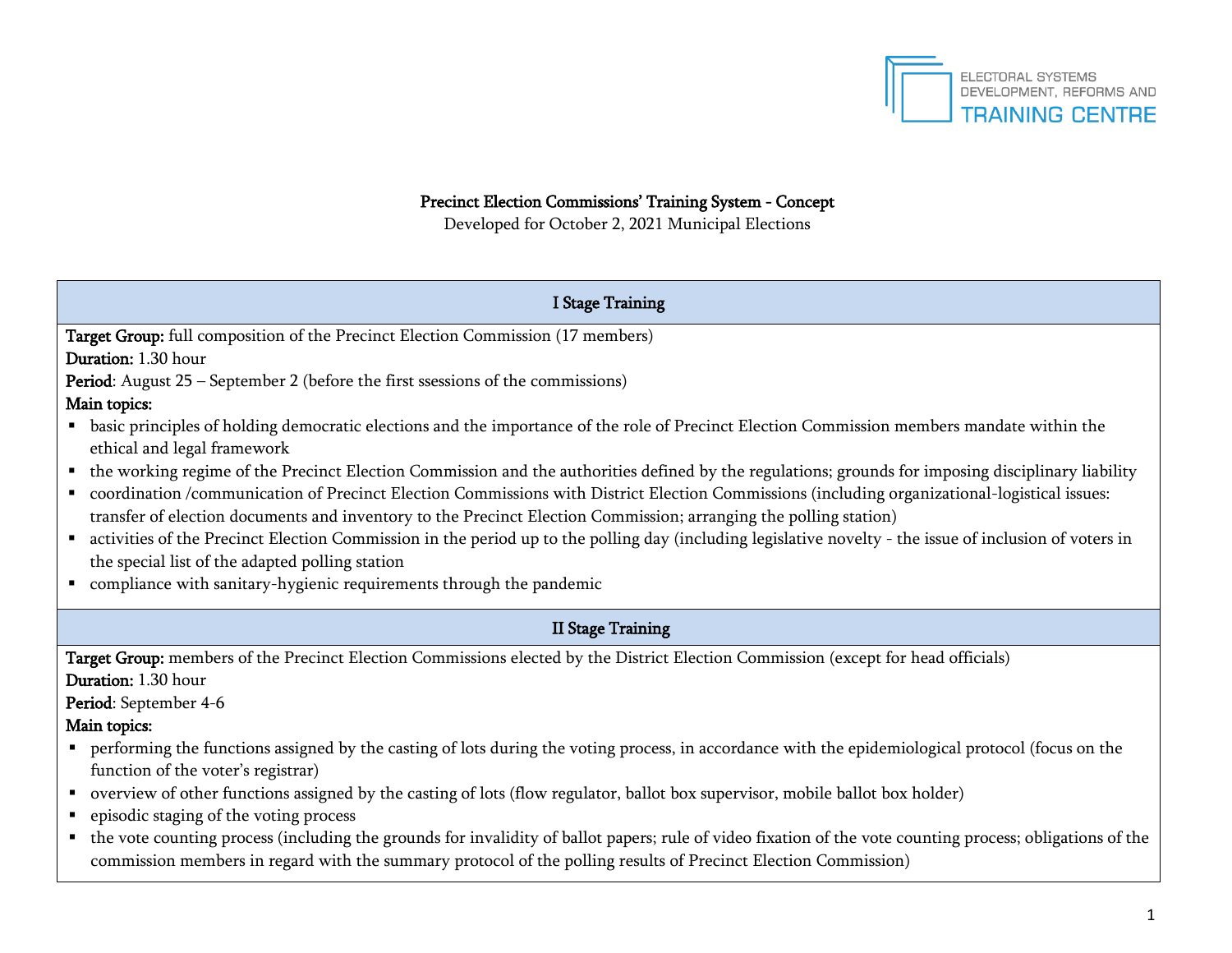## III Stage Training Target Group: members of the Precinct Election Commission appointed by the parties Duration: 1.30 hour Period: September 7-10 Main topics: **Performing the functions assigned by the casting of lots during the voting process, in accordance with the epidemiological protocol (focus on the** function of flow regulator, ballot box supervisor, mobile ballot box holder commission members) overview of other functions assigned the casting of lots (voter registrar) **•** episodic staging of the voting process the vote counting process (including the grounds for invalidity of ballot papers; video fixation of the vote counting process; obligations of the commission members in regard with the summary protocol of the polling results of the Precinct Election Commission) IV Stage Training Target Group: head officials of the Precinct Election Commission (chairman, deputy chairman, secretary) Duration: 4.00 hour Period: September 12-15 Main topics: communication - coordination with District Election Commissions (including election security issues); election documents /inventory for admission on Election Day; arranging a polling station compliance with sanitary-hygienic requirements through the pandemic organizational /supervisory functions of the head officials of the Precinct Election Commission (during the opening of the polling station, the voting, closing of the polling station and the counting-summarizing process) rule of voting by voters (including the principle of free expression of will and secrecy of the vote) **Exercise** issues of protection of personal data of voters regulations on photo-video shooting at the polling station, including the rule of video fixation of the vote counting process rules of compiling summary protocols of voting results of Precinct Election Commissions rules of compiling a mobile ballot box list V Stage Training